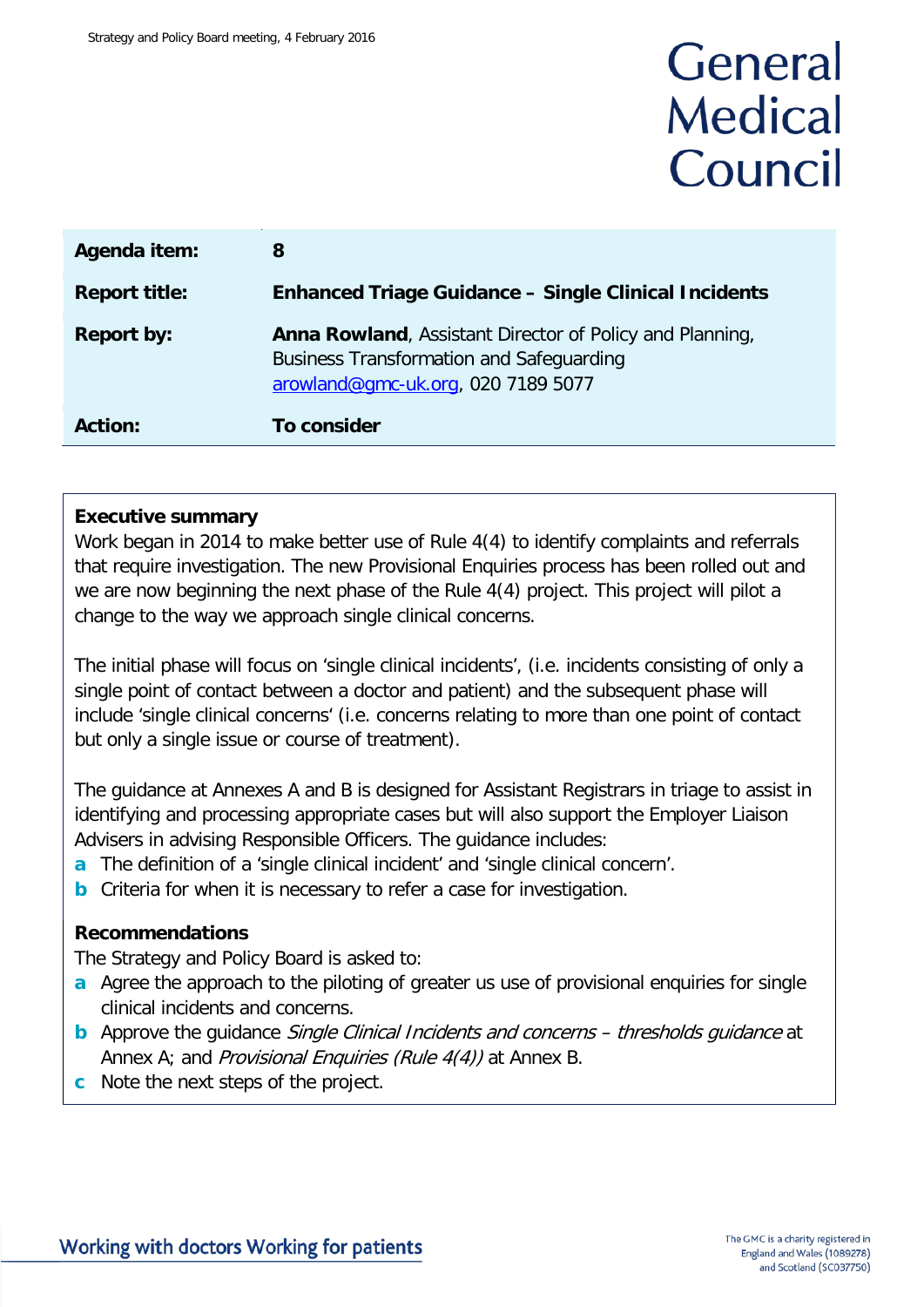### **Background**

- **1** The Provisional Enquiry (PE) process was piloted from November 2014 to September 2015. In that time, 252 PEs were opened. Of these 76% (136) were closed after the PE, and 24% (44) were referred for a Stream 1 investigation. The median time to close a case in provisional enquiry is 63 days, as opposed to 245 days in stream 1. Following the success of the pilot, in July 2015, the Board agreed that it should be rolled out.
- **2** The Board also approved a second phase of the Rule 4(4) pilot to scope and plan how we streamline the way we investigate single clinical concerns.
- **3** Our data does not allow us to report reliably on the number of single clinical concerns we investigate but from previous sampling undertaken we believe it is between 15- 20% of Stream 1 (400-550 cases a year)[\\*](#page-1-0) . These cases can typically take around 183 to 234 days to complete with over 90% of these concluding with no further action being taken against the doctor. As such they indicate that better information at the triage stage could introduce a more proportionate and timely response.
- **4** We propose to take a phased approach to the use of Rule 4(4) for obtaining more information about and investigating single clinical concerns.
- **5** The first phase will pilot a new approach to dealing with single clinical incidents (incidents consisting of only a single point of contact between a doctor and patient) and 'single clinical concerns' (concerns relating to more than one point of contact but only a single issue or course of treatment) will be considered as a second phase.
- **6** Based on sampling completed so far, we have received only eight cases eligible for the pilot in four weeks using the current definition of single clinical incidents. In light of this, we suggest running a short eight week pilot based on this definition, before widening the scope to include single clinical concerns.

### Single clinical concerns

- **7** In order to improve the way we handle single clinical concerns, we are developing two changes to our current process:
	- **a** Piloting enhanced triage guidance Guidance including a definition of single clinical incidents and single clinical concerns and matters to consider will support triage decision makers in deciding if an investigation is necessary. The guidance sets out the factors that reduce or aggravate risk and will also be useful for

<span id="page-1-0"></span>Based on figures for 2014 ([State of medical education and practice in the UK report: 2015](http://www.gmc-uk.org/publications/somep2015.asp))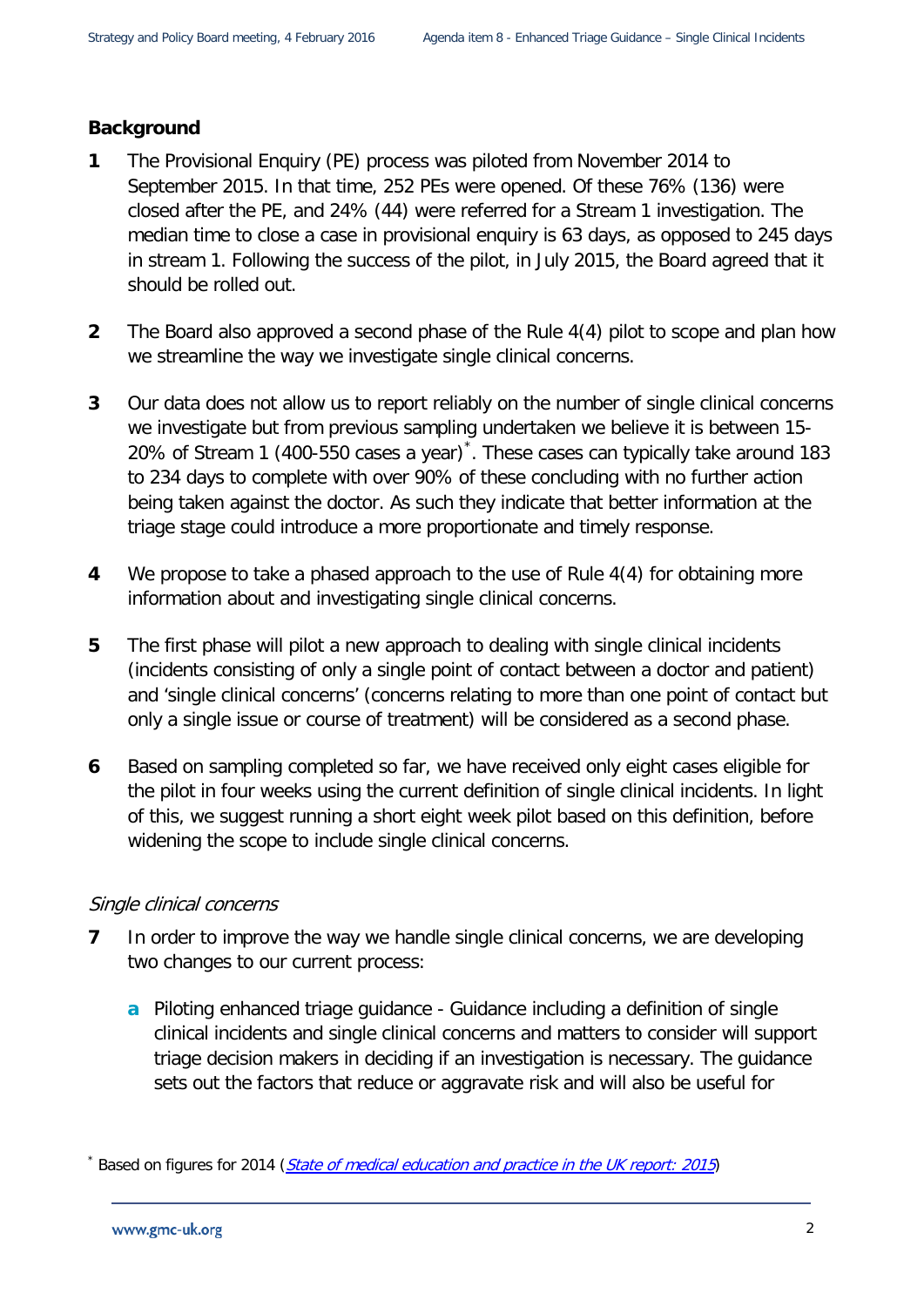Employer Liaison Advisers (ELAs) when advising Responsible Officers (ROs) about whether to refer a single clinical incident or concern to the GMC.

- **b** Piloting enhanced provisional enquiries process and quidance update Where a single clinical incident or concern has not previously been raised by the doctor's RO, the provisional enquiries process will be used to seek information from the RO to help us make a more informed triage decision.
- **8** The project will reduce the impact on doctors of unnecessary investigations, speed up the handling of single clinical incidents and concerns that will enable us to respond to complaints more effectively and reduce the number of cases closed following an investigation with no action being taken against the doctor. An overview of the process is at Annex C.

### Guidance

- **9** Draft guidance for decision makers is at Annex A. The guidance includes:
	- **a** A definition of single clinical incidents and concerns.
	- **b** The factors that aggravate or mitigate a concern in order to support ELAs and Assistant Registrars in assessing risk in cases involving single clinical incidents and concerns.
- **10** The provisional enquiry guidance at Annex B has been updated to include specific consideration to be taken by Assistant Registrars in dealing with single clinical incidents and concerns.

### Risks

**11** Key to the success of this project is ensuring that decisions to close cases at triage are robust and effective. We will deliver robust training for Assistant Registrars on identifying cases involving single clinical incidents and concerns that should be referred for a full investigation. The process will also be piloted and carefully monitored.

### Next steps

**12** Siebel system requirements are to be submitted by January 2016. Training on the new provisional enquiry process and enhanced triage guidance will begin in April 2016, with operational processes finalised (including audit and management information reporting) in January 2017.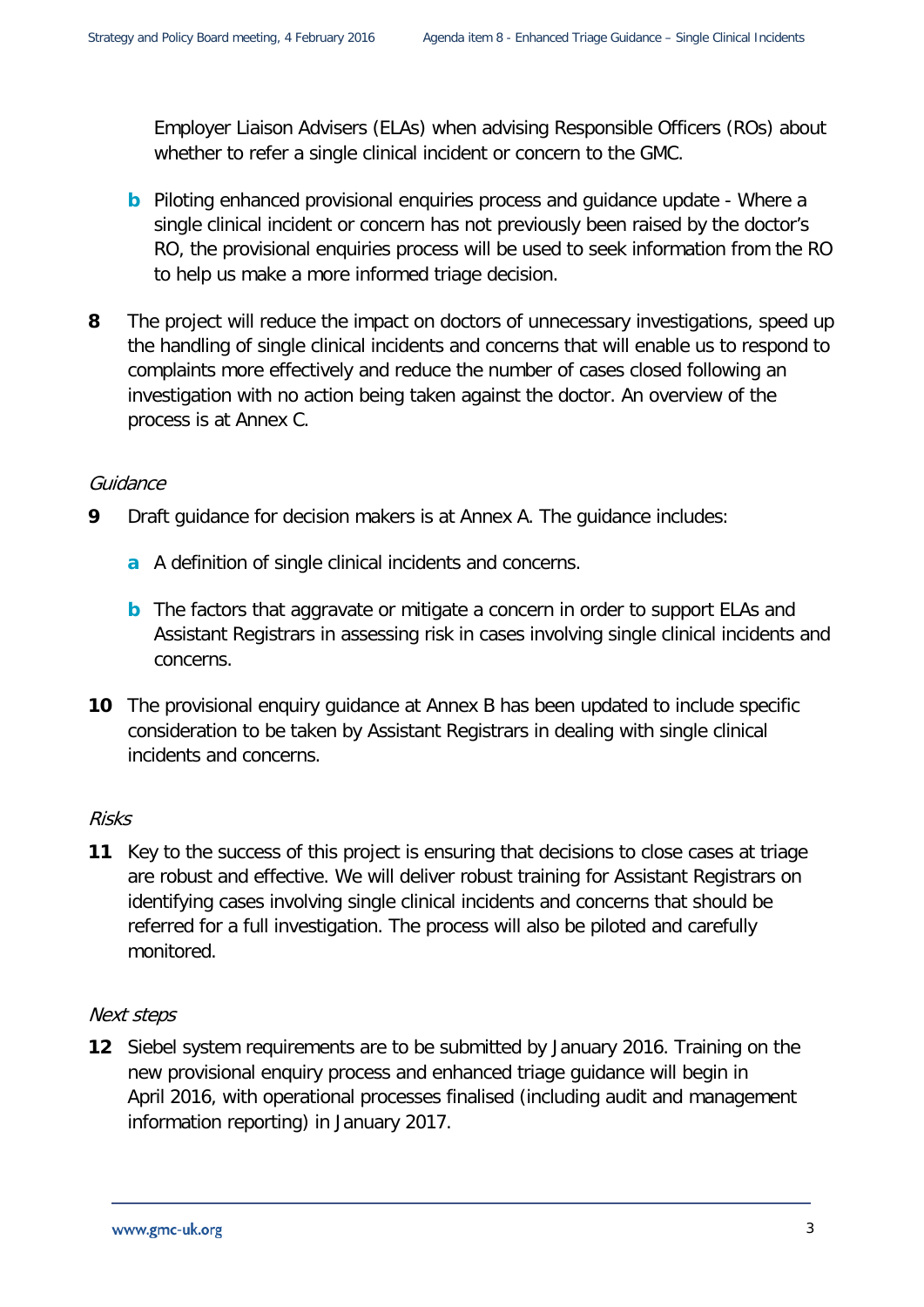### Equality and Diversity

- **13** Based on an analysis of cases undertaken for phase one of the Rule 4(4) project, we know that between May 2013 and April 2014, male doctors, black and minority ethnic doctors and international medical graduates were all overrepresented in stream one cases that closed with no further action.
- **14** We expect that the enhanced triage guidance will mean that a percentage of cases that would previously have been referred for a full investigation will in future not be referred for investigation. This should reduce disadvantage for doctors overrepresented in these cases.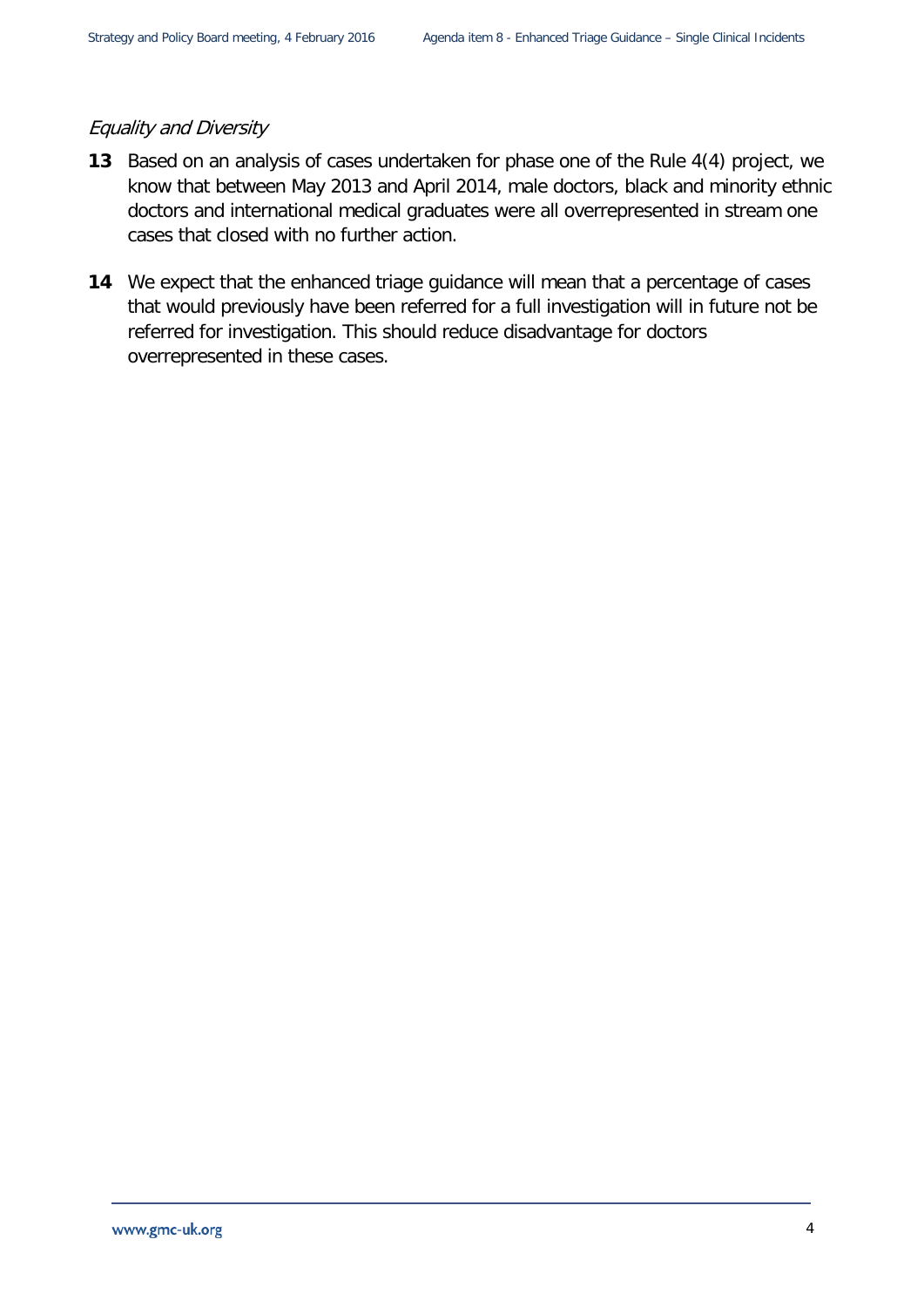### **8 – Enhanced Triage Guidance – Single Clinical Incidents**

# **8 – Annex A**

General

**Medical** 

Council

### **Single Clinical Incidents and concerns – thresholds guidance (draft)**

### **Introduction**

- **1** The purpose of this guidance is to assist assistant registrars who make rule 4 decisions ("decision makers") when considering whether we should undertake an investigation in response to a single clinical incident or concern.
- **2** A single clinical incident is defined as one relating to a single instance of treatment with regard to one patient.
- **3** A single clinical concern is defined as concerns relating to more than one point of contact but only a single issue or course of treatment.
- **4** Our experience has shown that only a small minority of single clinical incidents or concerns require us to take action, and in most cases, single clinical incidents or concerns that have been managed appropriately locally do not pose an ongoing risk to patients or public confidence in doctors.
- **5** The guidance is intended to assist decision makers in:
	- **a** identifying single clinical incidents and concerns;
	- **b** deciding whether an investigation is necessary.
- **6** This guidance is designed to be used in conjunction with Guidance on categorising Stream 1, Notify RO or Employers and Guidance on allocating cases to NIT or RIT and Provisional Enquiries decision makers' guidance.

### **Identifying a single clinical incident or concern**

- **7** When assessing a complaint or referral at the triage stage, the decision maker should follow this guidance to identify a single clinical incident or concern.
- **8** A single clinical incident will usually: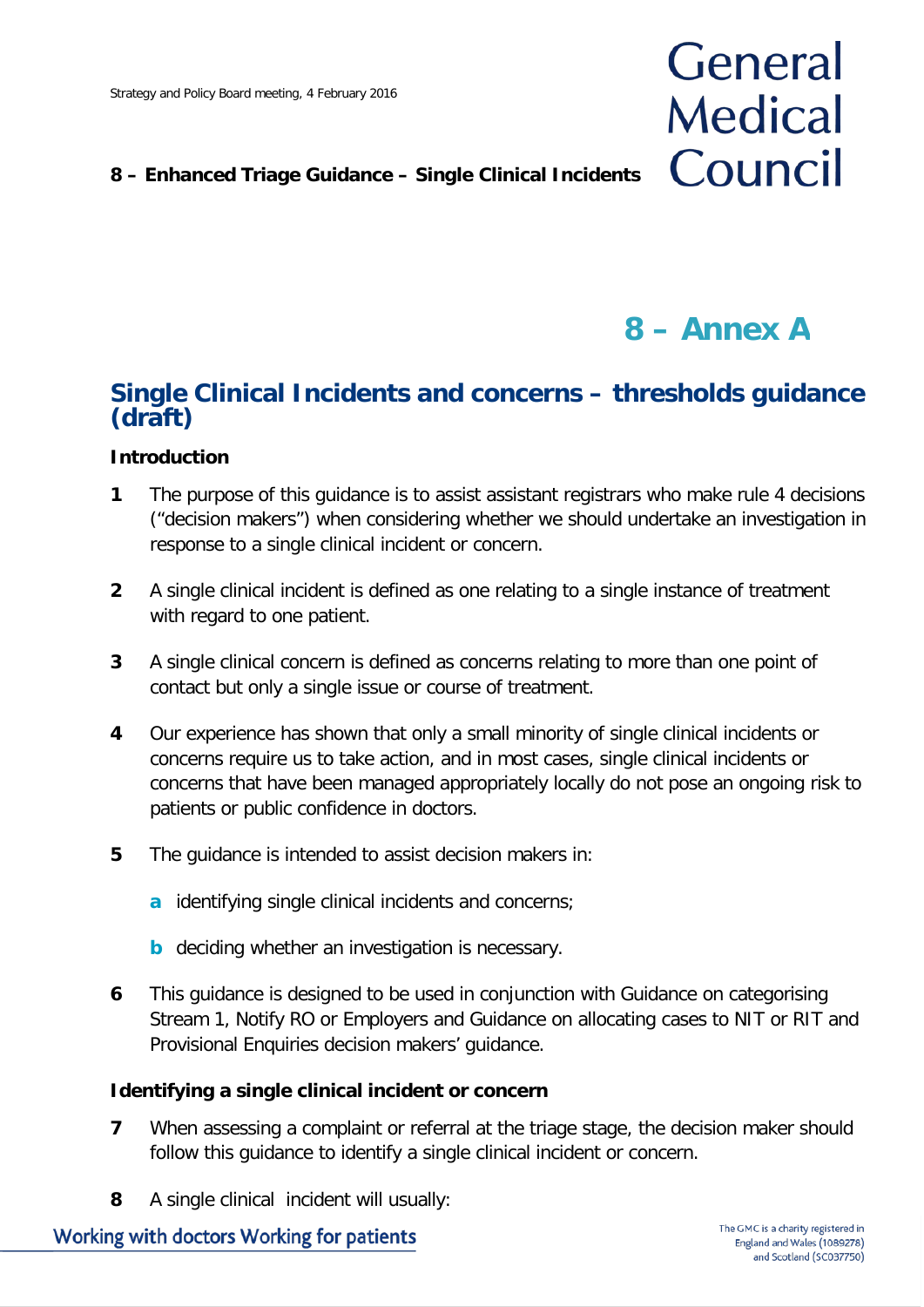- relate to the care of a single patient, and;
- **EX** comprise a concern involving (only) a single consultation, event or procedure.
- **9** Where a doctor has seen a patient on multiple occasions, this should not be considered a single clinical incident, even where the concern relates to a single condition issue or course of treatment.
- **10** A single clinical concern will usually:
	- Relate to the care of a single patient, and;
	- **Comprise a concern involving more than one point of contact but only a single** condition, issue or course of treatment.
- **11** In some cases, where the decision maker lacks the appropriate medical knowledge to assess the nature of the interaction between the doctor and patient, it may be necessary to seek a medical opinion from a case examiner. This should be done in line with existing triage guidance.

#### **Rule 4 decision**

- **12** Because of the nature of single clinical incidents or concerns, it may be appropriate for the concern to be addressed locally, without requiring us to initiate an investigation.
- **13** In many cases, where an enquiry relates to a single clinical incident or concern we will not need to undertake a full investigation and it will be appropriate to close the enquiry at triage stage, either with or without the need for a Provisional Enquiry. A decision maker should, in the circumstances of the complaint/referral, first consider the information that has been provided and whether it is sufficient to support an informed and objective decision.
- **14** When an enquiry is identified as a single clinical incident or concern, the decision maker should look to either:
	- **a** close the enquiry,
	- **b** open an investigation and assign it to an investigation stream<sup>[1](#page-5-0)</sup>,
	- **c** assign it to the provisional enquiry team, who will make limited enquiries under Rule 4(4) to ascertain whether or not the concern requires full investigation.

#### **Factors that suggest an investigation may not be necessary**

**15** If sufficient objective information is available at the enquiry stage, either before or following a provisional enquiry to conclude that a single clinical incident or concern

<span id="page-5-0"></span><sup>1</sup> See *Guidance on categorising Stream 1 and Notify RO or Employers*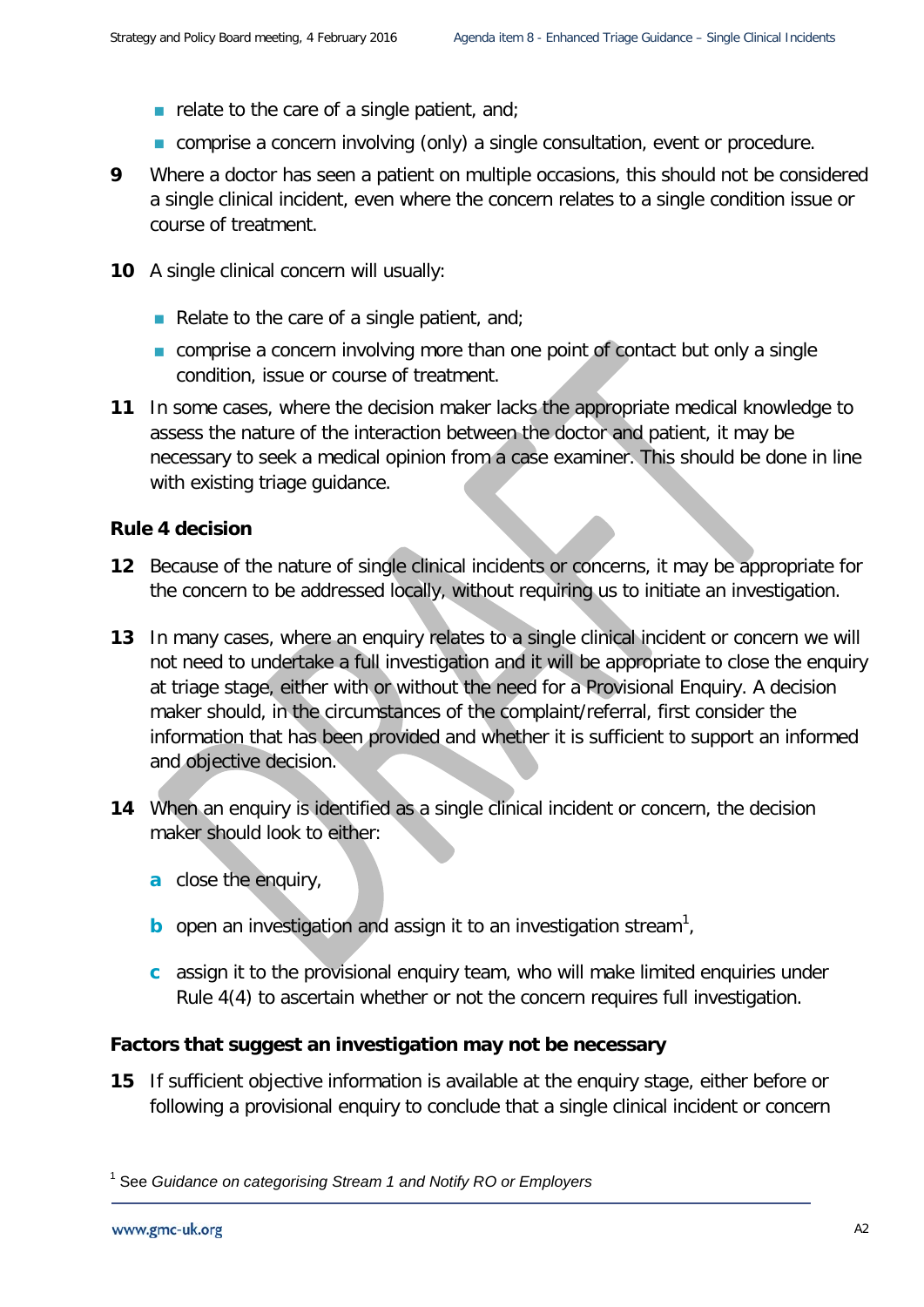does not raise a questions about a doctor's fitness to practise, the GMC does not need to conduct its own investigation and local management is appropriate.

**16** Where the doctor's involvement was material to the concern (taking account of any wider systems errors), the decision maker should consider the following factors, to determine whether the matter raises a question about the doctor's fitness to practise and it is not necessary to conduct an investigation.

Factors that suggest an investigation is unlikely to be required:

- **a** The matter is not so serious (taking account of the recognised complication of a procedure) that exceptional action may be required in response to a single incident to uphold public confidence in doctors, for example, because the doctor has shown reckless disregard for patient safety. An RO's view will be important in assessing this.
- **b** The matter does not appear to be part of a wider pattern of concern about the doctor or their teams that raises a question about the doctor's fitness to practise. This will include any previous GMC fitness to practise history.
- **c** Repetition is unlikely because;
	- **i** the doctor has demonstrated insight and responded cooperatively with local reviews or investigations,
	- **ii** there is no clear and ongoing risk to patients that local action is insufficient to address. This will include considering what action (including disciplinary action) if any has been, or is being, implemented locally and the extent of involvement of independent experts in investigating the incident.
- **17** Where all these factors are present at the time of a Rule 4 decision, it will indicate that the single clinical incident or concern presents little or no risk to patient safety.

### **Factors that suggest an investigation may be required**

- **a** The matter is sufficiently serious (taking account of the recognised complication of a procedure) that exceptional action may be required in response to a single incident to uphold public confidence in doctors, for example, because the doctor has shown reckless disregard for patient safety.
- **b** The matter appears to be part of a wider pattern of concern about the doctor or their teams, including the doctor's previous fitness to practise history.
- **c** Repetition appears likely because: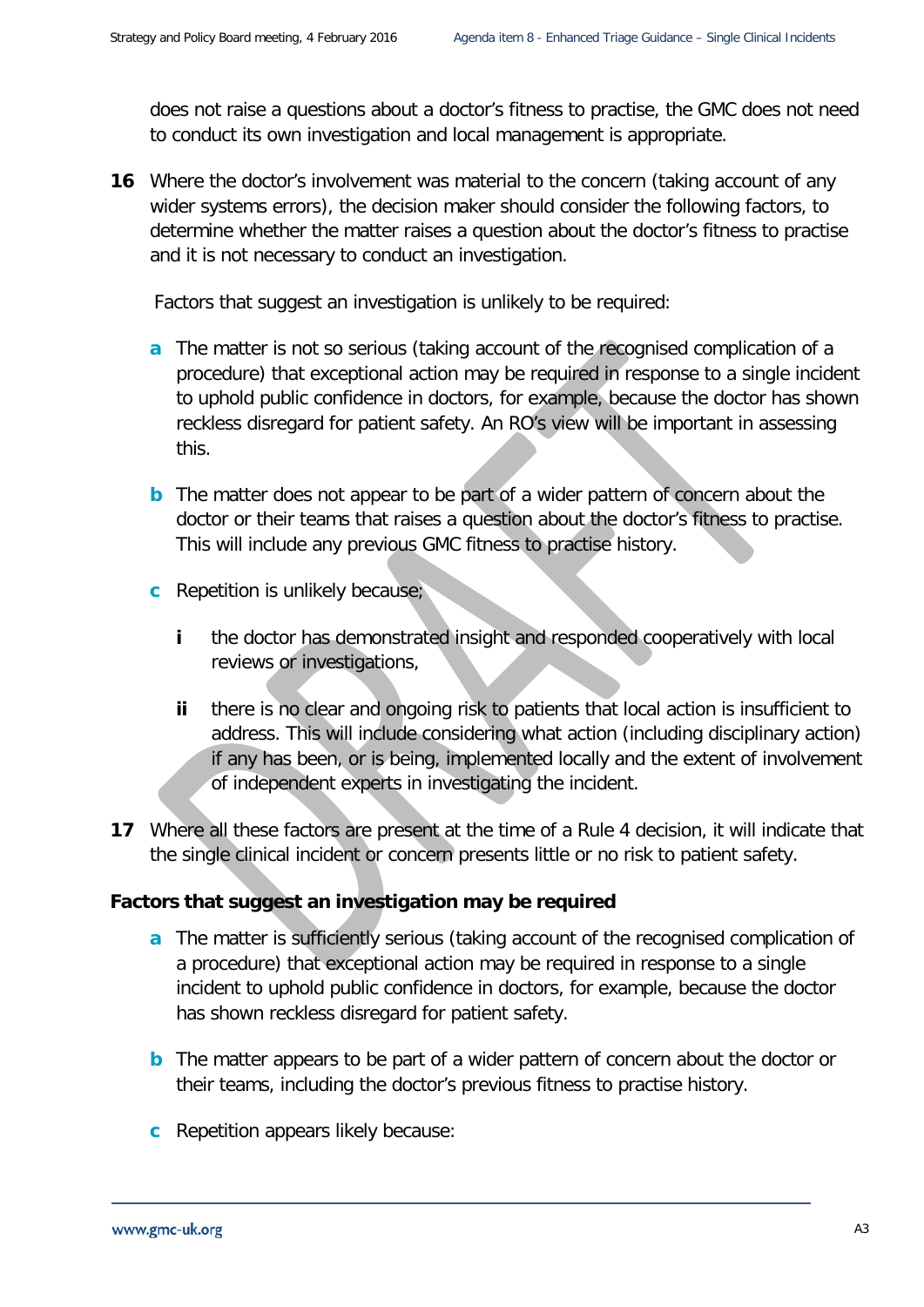- **i** the doctor has failed to demonstrate insight or respond cooperatively with local investigations,
- **ii** there is clear and ongoing risk to patients. This will include considering what action (including disciplinary action) if any has been or is being implemented locally and the extent of involvement of independent experts in investigating the incident.
- **18** The presence of one these risks at the time of a Rule 4 decision will indicate that the single clinical incident or concern may present a risk to patient safety. However, the decision maker will take all relevant factors into account when determining whether an investigation is required.

### **Referral to Provisional Enquiry Team**

- **19** Where there is insufficient information available to make an informed and objective decision on the closure or promotion of a complaint/referral, it should be referred to the Provisional Enquiry (PE) team, where limited investigations can be made in order to ascertain whether or not an investigation is required.<sup>[2](#page-7-0)</sup>
- **20** The PE team will gather relevant information under Rule 4(4) (eg. clarification from a doctor's RO). The PE Investigation Manager will then decide under Rule 4 whether the case can be closed at enquiry stage, or requires investigation. In coming to this decision, the PE IM will apply the same considerations detailed at paragraphs 12-14 above.
- **21** Before considering a referral to the PE team, decision makers should refer to the Provisional Enquiries Guidance.

<span id="page-7-0"></span> $2$  Decision Makers should have regard to paragraphs xx – xx of the Provisional Enquiries Guidance before making such a referral.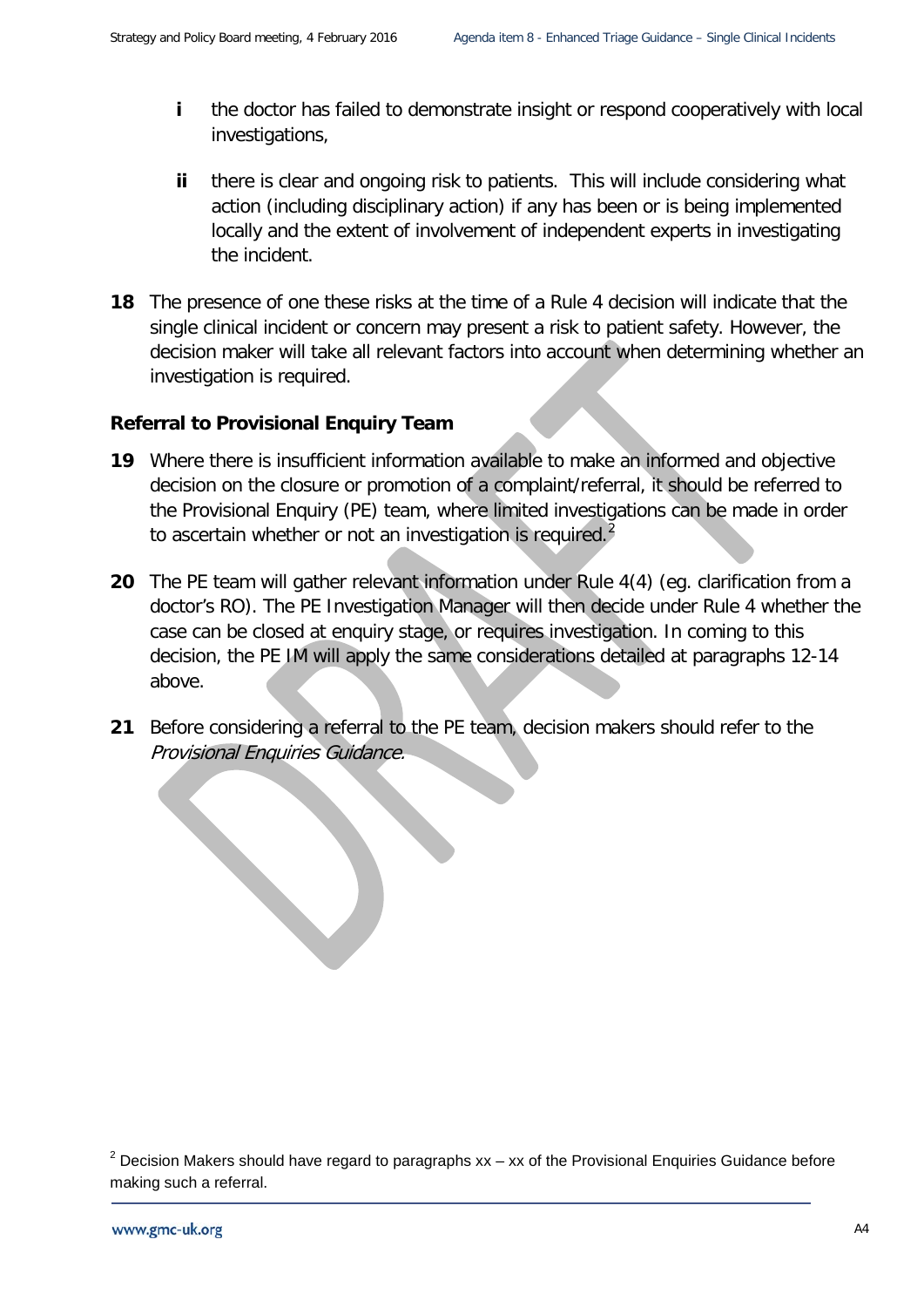### **8 – Enhanced Triage Guidance – Single Clinical Incidents**

## **8 – Annex B**

General

**Medical** 

Council

# **Single Provisional Enquiries (Rule 4(4)) Introduction**

- **1** This guidance is supplementary to the *Guidance on categorising Stream 1, Notify RO* and Notify Employer and Allocating cases to the National Investigation Team and the Regional Investigation Teams. It is intended to support assistant registrars (ARs) in deciding whether further enquiries should be made under Rule 4(4), clarifying the situations in which it is appropriate to make further enquiries and the types of information that can be obtained.
- **2** Our overarching objective in exercising our statutory functions, as a regulator, is to protect the health and safety of the public and the public interest. One of the ways we do this is by identifying and addressing a doctor's fitness to practise issues in a proportionate and targeted way.
- **3** Making enquiries under Rule 4(4) can enable us to make better informed decisions about whether an investigation is needed.

### **Principles**

**4** Rule 4(4) provides an explicit power for the registrar (delegated to assistant registrars) to make further enquiries before making a decision at triage. The AR can:

'…carry out any investigations as in his opinion are appropriate to the consideration of:

- **a** whether or not the allegation falls within section 35C(2) of the Act;
- **b** the practitioner's fitness to practise; or
- **c** the matters outlined within paragraph 5 … [Rule 4(5) the five year rule].'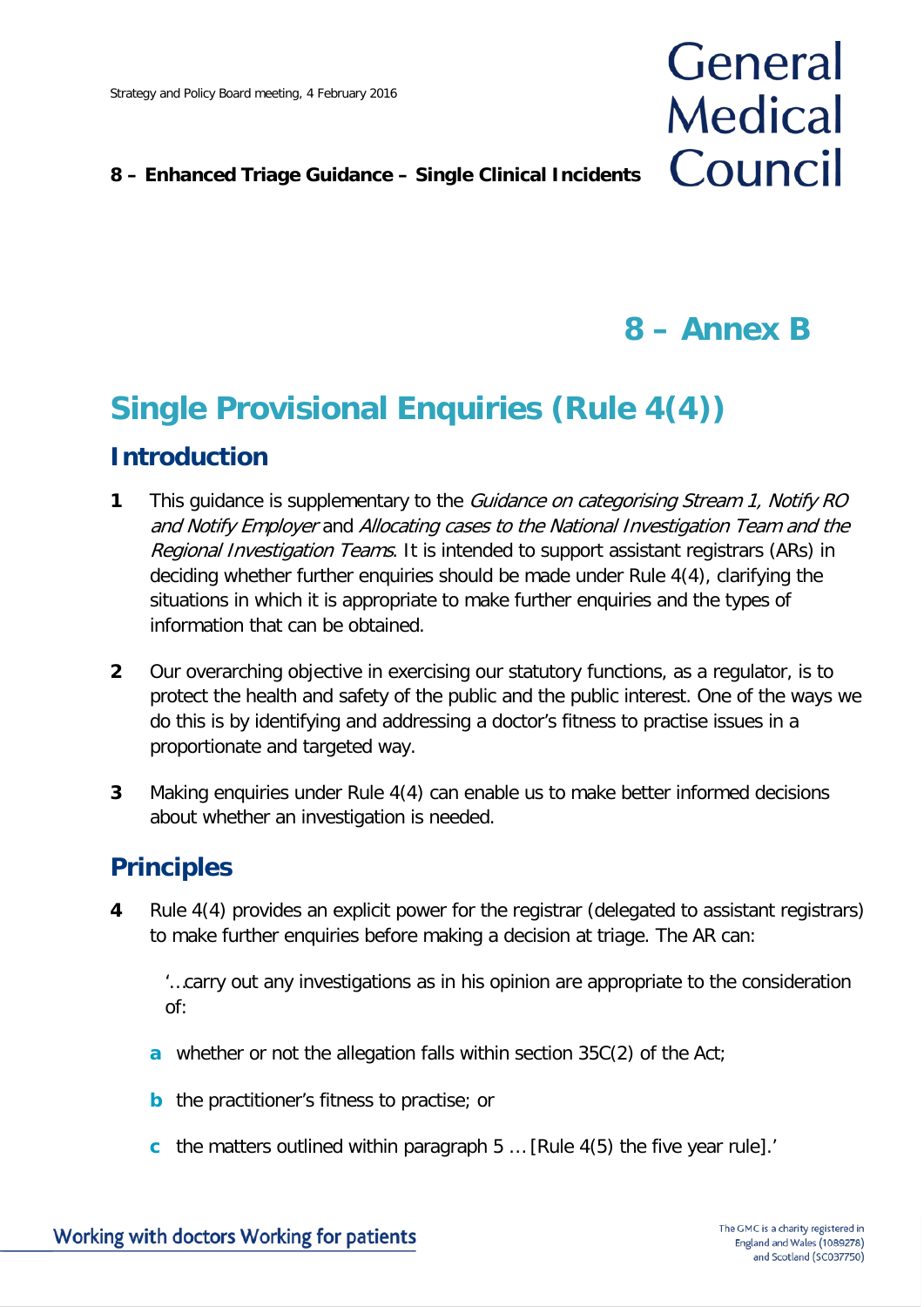- **5** Subject to the limitations referred to below at paragraph 12, this guidance provides for the AR to make further enquiries in situations where:
	- **d** the allegation (in the complaint or referral) itself is unclear
	- **e** more information is needed to clarify whether the allegation raises a fitness to practise issue, for example, if the allegation appears misconceived, or in the context of a clinical incident or concern, if the allegation was a widely accepted complication or risk or is part of a wider pattern of concerns
	- **f** on the face of it, there is an allegation which raises a fitness to practise issue , but the evidence may be unlikely to support a finding of impairment and further information is needed to clarify whether the allegation is capable of raising a question of impaired fitness to practise,
- **6** In relation to (a) above, the AR must make sufficient reasonable enquiries to enable them to make a decision. Examples of clarification will include identifying relevant doctors, obtaining documents missing from the information received to date and/or clarification of places and dates from a complainant or referrer.
- **7** In relation to (b) above many allegations falling within this category are likely to relate to clinical failings or single clinical incidents or concerns. The AR can make enquiries under Rule 4(4) to clarify whether the concerns raised would require us to conduct an investigation (because they raise a question about the doctor's fitness to practise). This may include obtaining relevant medical records, clarification from the doctor's Responsible Officer (RO), opinions from a medical case examiner (CE) and/or external experts.
- **8** In relation to (c) above, allegations based on which the evidence is unlikely to support a finding of impairment are those where, despite appearing to be serious, it seems likely that evidence, which can be easily obtained within Rule 4(4), would reveal that the allegation is unsupported and therefore not capable of raising a question of impaired fitness to practise. These allegations are often likely to involve misconduct.
- **9** In categories 5 (b) and (c) above, a case is suitable for Rule 4(4) if it appears likely that clarification can be achieved by obtaining one or two discrete pieces of information on the basis that the information can be obtained within a reasonable period of time. It may be appropriate to discuss these timescales with the relevant ELA where the information is held by a Trust/Board.

### **Suitability**

**10** Every enquiry should be considered on a case by case basis. However, the AR may find it useful to bear the following principles in mind when deciding whether or not a provisional enquiry (PE) is appropriate.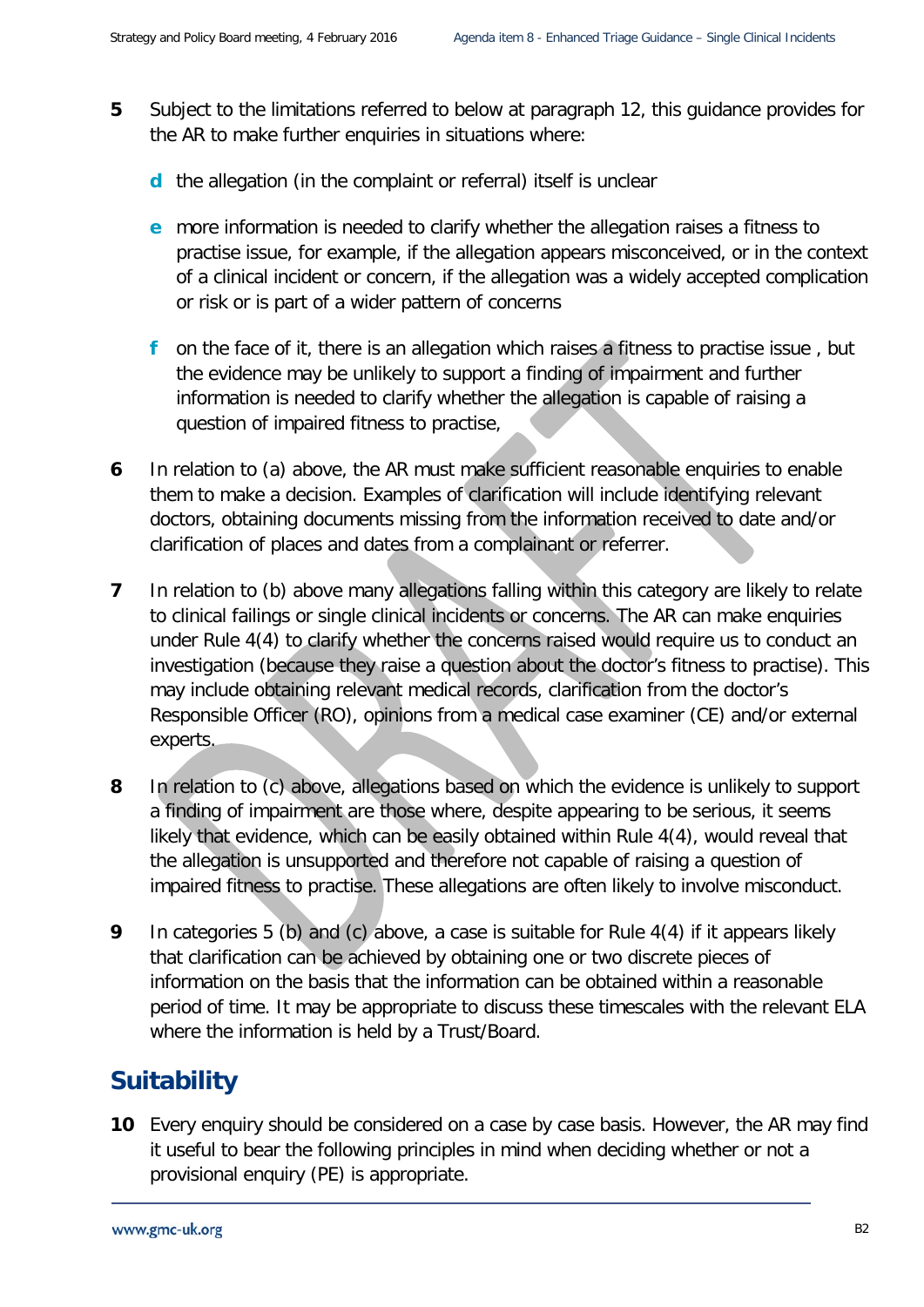- **11** A PE may be considered suitable where:
	- **a** an allegation appears confused or may be based on a misperception and we can contact external sources for clarification
	- **b** an allegation is clear but it contains information that suggests that it may not raise questions about a doctor's fitness to practise
	- **c** local or third-party investigation information is available which could help us determine whether there is a fitness to practise issue. For example, a local investigation of a single clinical incident or concern.
- **12** A PE is unlikely to be appropriate where:
	- **a** we have clear information from the complainant that raises a question about the doctor's fitness to practise that meets the threshold for a full investigation
	- **b** the concerns are such that we would ordinarily close the case (ie rule 4(4) should not be used to validate a decision to close the case where the criteria for closure are met)
	- **c** an enquiry is linked to an existing investigation, where it may be more suitable to link the allegation to the existing case
	- **d** the incident giving rise to the allegation predates another concluded case about the same doctor and the concerns have been dealt with
	- **e** there is a significant dispute about the facts or an allegation of dishonesty that can only be resolved by establishing credibility through witness testimony or otherwise cannot be resolved by obtaining a discrete piece of information
	- **f** the concerns relate to systemic issues rather than fitness to practise issues.

### **The purpose of making provisional enquiries at Rule 4(4)**

- **13** The purpose of making provisional enquiries at Rule 4 (4) is not to establish whether the realistic prospect test is met (i.e. there is a 'realistic prospect' of the allegation being proved') but to determine whether the allegation raises a fitness to practise issue.
- **14** Where the allegation is clear and/or there is sufficient information to make a decision, the AR should make a decision to close or promote the allegation following the usual procedure under Rule 4.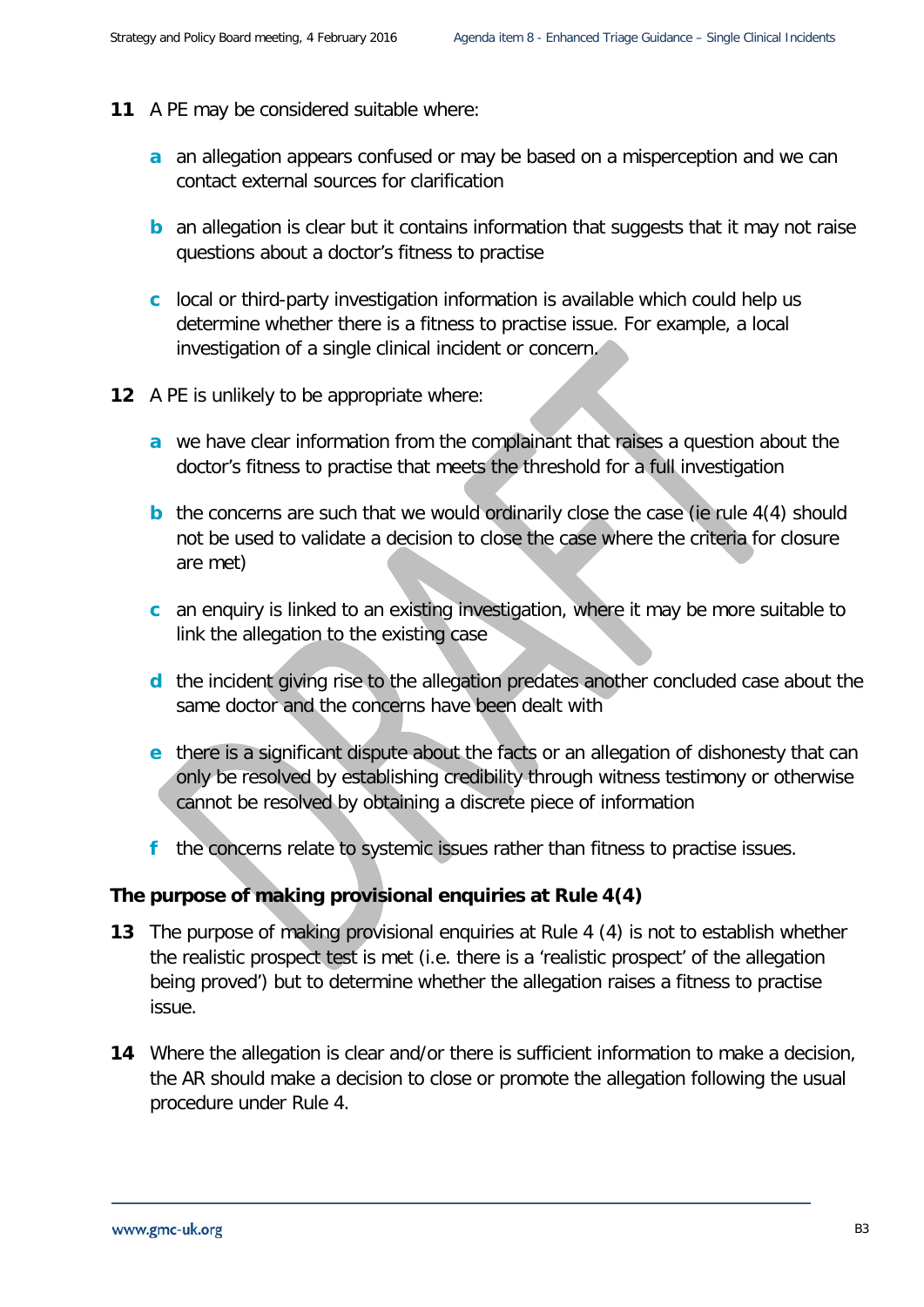### **Information suitable for provisional enquiry**

### **Medical records**

- **15** It is acknowledged that, in the majority of clinical cases, relevant medical records will exist. Given the timeframe within which provisional enquiries will be conducted, it is likely that we will ask for only relevant extracts from medical records and only from relevant sites.
- **16** In cases where medical records have been identified as the discrete information necessary to make a decision under Rule 4(4), the AR, with advice from a medical CE where appropriate, the AR should clarify the extent and type of medical records required in order to assist operational staff.

### **Clarification sought from a doctor's Responsible Officer**

- **[1](#page-11-0)7** In some cases (eg. single clinical incidents or concerns<sup>1</sup>), we can make simple enquiries of the doctor's RO, seeking confirmation about the nature of the incident and what has happened since the incident, before deciding whether an investigation is required.
- **18** For a single clinical incident or concern, an IO will make standard enquiries of ROs using a standard letter template, attached at Annex A.
- **19** Where a doctor's RO is not aware of an incident or concern or has not had sufficient time to complete necessary local enquiries into the incident, we should still send them the template letter and where they are not able to answer some or all of the questions we should consider within the provisional enquiries process how we might obtain that information including obtaining medical records and an expert opinion. Where specific information can only be obtained from an RO, the ELA should approach the RO directly to seek to obtain that information (for example, where a local investigation has not been carried out or no expert input has been provided ot that investigation, we are likely to seek our own expert input but will still want the RO to confirm if there are other concerns about the doctor or to provide specific information that our expert may require).
- <span id="page-11-0"></span>20 Where a local investigation is *already underway*, it may be appropriate to wait for the investigation to be completed, however this will only be appropriate where the conclusion of the investigation is imminent (expected within two weeks of the referral for a provisional enquiry). ROs should be asked to disclose information to us on an ongoing basis to avoid delay and cases should be reviewed weekly to ensure that they are not delayed awaiting an RO investigation. Where a delay of longer than two weeks is likely, the process set out in the above paragraph should be followed.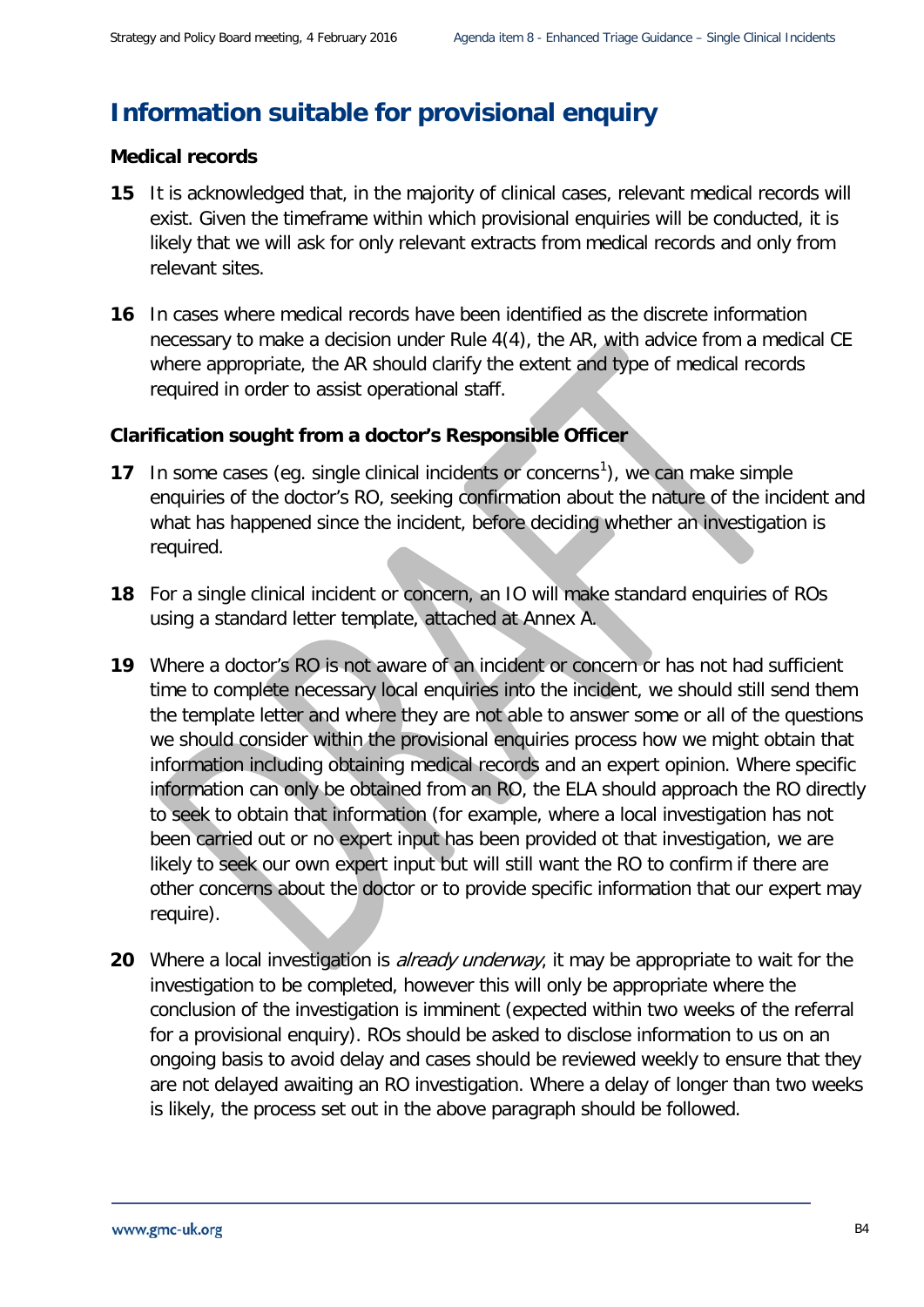### **Oral or written enquiries with individuals/organisations**

**21** These may be relatively quick enquiries that the AR (or delegated staff resource) can undertake in order to understand the nature of a complaint or referral. The Threshold guidance states:

"local enquiries may be more appropriate to establish whether the allegations arise out of a misunderstanding or whether there has been apparent misconduct by the doctor that we need to consider"<sup>[2](#page-12-0)</sup>

### **Formal investigations by public bodies (e.g. other regulators, coroners, National Fraud Office)**

- **22** We may receive a complaint/referral that concerns the outcome of a formal process. We should obtain a copy of any report if the complaint/referral gives us reason to believe that it will help us to understand the issue(s); and the report has been produced by a credible body.
- **23** Given the timeframe of the provisional enquiry process, consideration should be given to whether or not the investigation is complete and, therefore, the report available. If it is not clear from the complaint whether or not a report is available, the AR should contact the investigating body to ensure that it can be requested within the timeframe.

### **Medical CE advice and Expert Opinion**

**24** After obtaining medical records, or relevant third party information, an IO will need to seek either medical CE advice, or the opinion of an external expert. The AR should indicate which is likely to be appropriate to the enquiry.

### Medical Case Examiner advice

- **25** To help determine whether there is a (clinical) issue that warrants investigation, a medical CE can be asked to advise whether the doctor's actions raise a question about their fitness to practise. It will be appropriate to request advice from a medical CE regarding general issues or, in the case of a specialist concern, where they have the appropriate specialism.
- **26** At this stage, the medical CE is not being asked to advise whether the RPT is met. The medical CE may be asked to advise whether the concerns raise a question about the doctor's fitness to practise that requires further investigation.

<span id="page-12-0"></span><sup>&</sup>lt;sup>2</sup>Paragraph 13 to the Thresholds.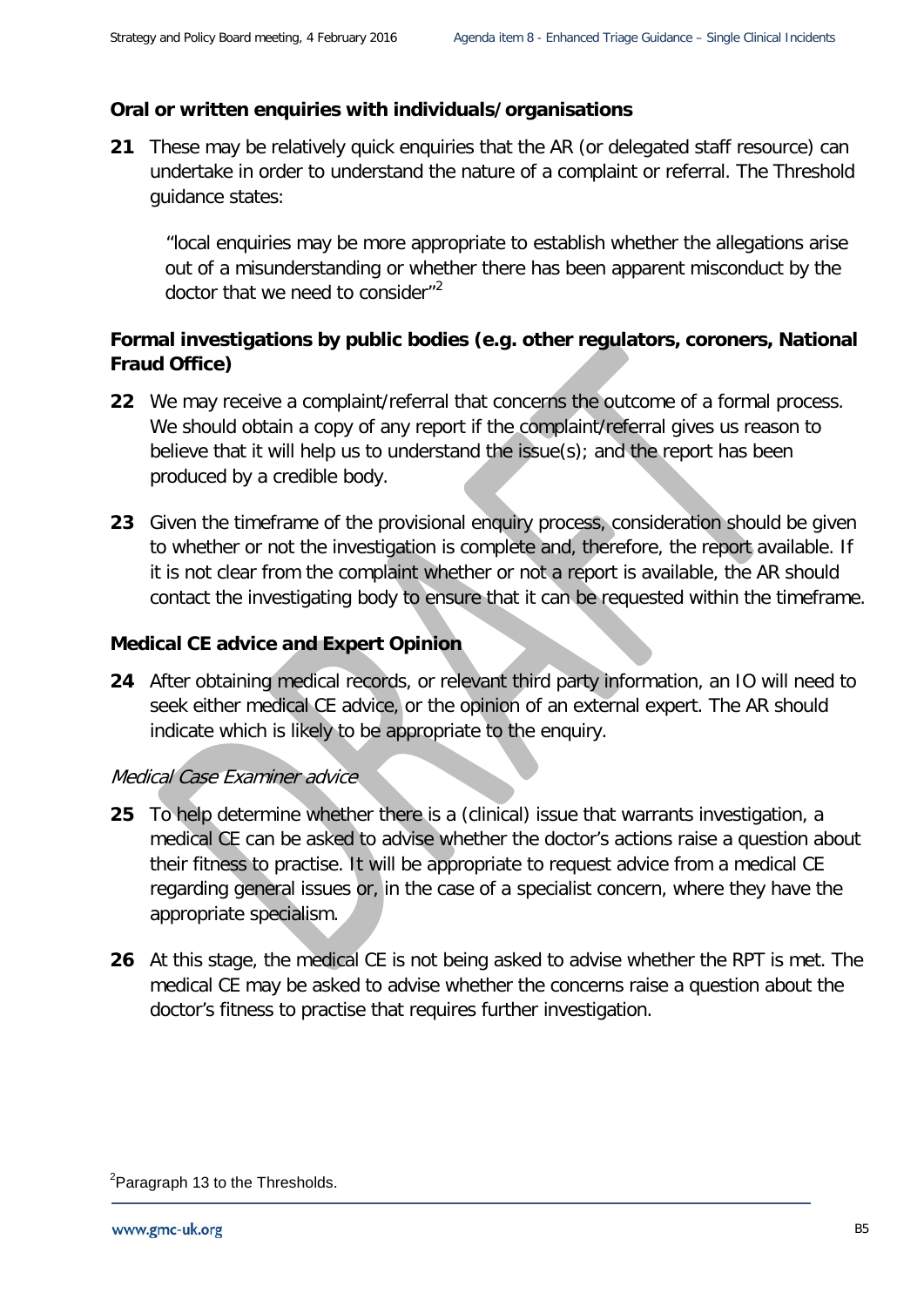### Medical expert opinion

- **27** To help determine whether there is a (clinical) FTP issue, the AR can ask for a medical expert opinion. It will be appropriate to refer to a medical expert for an opinion where we do not have the specialist expertise within the GMC.
- **28** At this stage, the medical expert is not being asked to assess the standard of care but rather whether, on the face of it, the concerns raise a question about the doctor's fitness to practise that requires further investigation.
- **29** In single clinical incident or concern cases, where a doctor does not have a RO, it will be appropriate to seek an independent expert opinion supported by medical records. In this instance, the IO will request that the expert provide an opinion on the factors listed at paragraph 18.

### Lay Case Examiner

**30** To help delineate/articulate the issues within a complaint/referral, a lay CE can be asked for advice. At this stage, the CE is not being asked to advise whether the RPT is met but whether the concerns raise a question about the doctor's fitness to practise that requires further investigation.

### Considerations for AR

- **31** The AR may be able to give some indication, based on the nature of the allegations, which of the above ought to be sought during a provisional enquiry. The AR should consider the complexity of the allegations and the specialist input required.
- **32** The AR may on occasion feel it is appropriate to initially seek the opinion of a medical CE on whether or not an expert opinion is required. This will be useful where the AR has insufficient specialist knowledge to determine whether an external expert opinion will be useful, or what specialist input is required.

### **Consent and disclosure**

### **Consent**

- **33** If we propose to share sensitive information that relates to the complainant or a third party with external individuals or organisations as part of provisional enquiries we will need to seek consent from the complainant.
- **34** The online complaints form, and the PDF and Word versions of the form, ask for consent to make provisional enquiries. Where a complaint is made using the online form, assuming the complainant is the patient, the issue of consent will have been dealt with.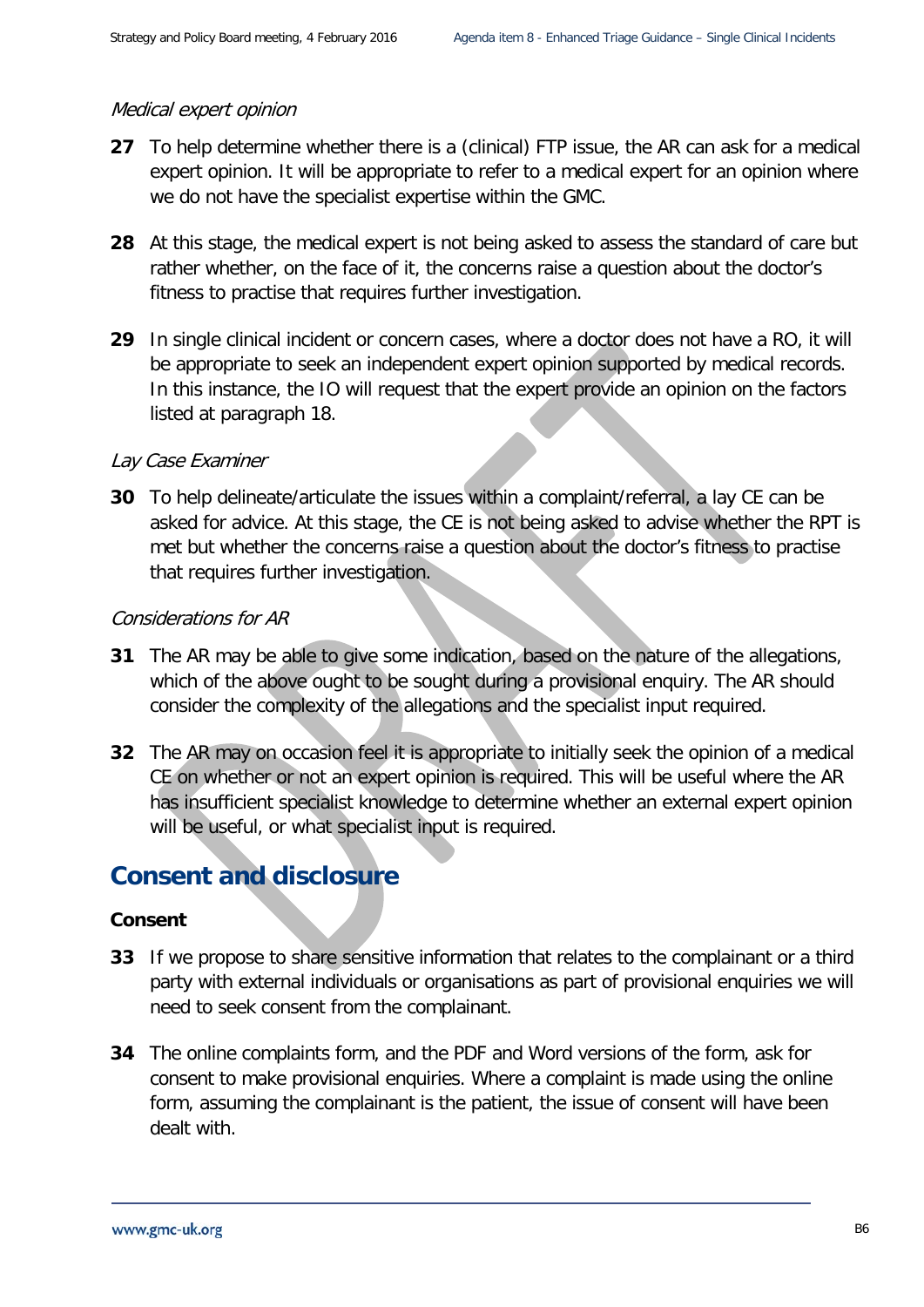- **35** Where a complaint is made without using the online form, or the PDF or Word versions of the form, in light of the pressing need to ensure provisional enquiries are conducted quickly to enable the matter to be triaged, we will write to the complainant to seek consent to disclose the information contained in the complaint and ask for a response by a date specified.
- **36** If the complainant has not responded by the date provided in the letter, information can be shared if there is justification to do so. As we have not, at this stage, been able to assess the nature and/or seriousness of the concern, disclosure without consent will usually be justified in these circumstances. The AR should provide reasons for proceeding without consent and the complainant should be notified.
- **37** If the complainant refuses consent (including in the online form, PDF or Word version) our normal process for cases where consent is refused applies. We will need to consider any reasons provided by the complainant for refusing consent and decide whether there is justification to override the refusal to provide consent in the circumstances. As we have not, at this stage, been able to assess the nature and/or seriousness of the concern, unless there are concerns about harm to the complainant or a third party that would override our public interest role, disclosure without consent will usually be justified. The AR should provide reasons for proceeding without consent and the complainant should be notified.
- **38** If the complaint has been referred by a Trust and contains sensitive information, our usual consent policy applies. We should contact the Trust in relation to consent. If the referral contains sensitive information about multiple (3 or more) patients we can conduct provisional enquiries while simultaneously contacting the Trust to ask if consent has been provided to share the information.

### **Disclosure**

- **39** The doctor should be notified before we conduct any external enquiries.
- **40** There is no requirement under the Fitness to Practise Rules for the GMC to notify a doctor's employer of a PE made under Rule  $4(4)$  (a) or (b)<sup>[3](#page-14-0)</sup>. The decision maker will need to consider whether or not a disclosure is required in order to request information from a doctor's employer. Disclosure to the doctor's employer(s) will be required in the event that an investigation is opened following a PE.
- **41** A doctor's Responsible Officer should be notified of a PE regardless of whether or not information is required.

<span id="page-14-0"></span><sup>3</sup> S35A(2) of the *Medical Act* and Rule 13 of the *Fitness to Practise Rules*